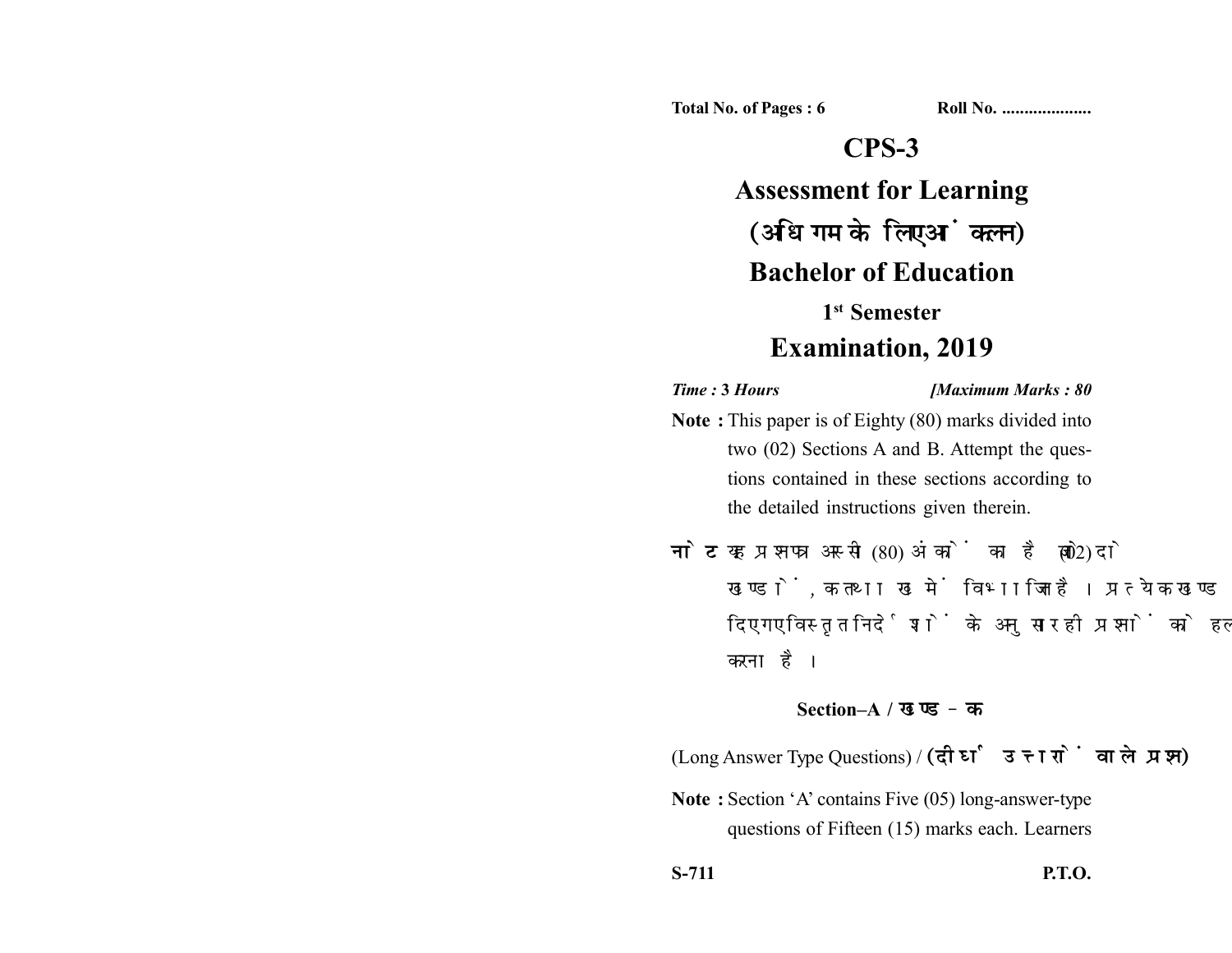शैक्षिक मूल्याँकन की दो परिभाषाएँ तथा पाँच विशेषताओं को लिखिए। मूल्यांकन के समय के आधार पर शैक्षिक मूल्यांकन के तीन प्रकारों का वर्णन कोजिए।

4. Describe the Taxonomy of educational objectives in cognitive domain as proposed by B.S. Bloom.

बी॰ एस॰ ब्लम द्वारा प्रतिपादित संज्ञानात्मक क्षेत्र के शैक्षिक उद्देश्यों के वर्गीकरण का वर्णन कीजिए।

5. Write the names of the types of intelligences proposed by Howard Gardner and describe any four of them.

हॉवार्ड गार्डनर द्वारा प्रतिपादित बुद्धि के प्रकारों के नाम लिखिए तथा उनमें से किन्हीं चार का वर्णन कोजिए।

### **Section–B /**

(Short-Answer-Type Questions) / (लघु उत्तरों वाले प्रश्न)

**Note :** Section 'B' contains Eight (08) short-answertype questions of Seven (07) marks each. Learners are required to answer any Five (05) questions only. **(5×7=35)** 

**S-711 P.T.O. S-711**

- नोट: खण्ड 'ख' में आठ (08) लघ उत्तरों वाले प्रश्न दिये गये हैं, प्रत्येक प्रश्न के लिए सात (07) अंक निर्धारित हैं। शिक्षार्थियों को इनमें से केवल पाँच (05) प्रश्नों के उत्तर देने हैं।
	- 1. Describe the process of assessment of spatial Intelligence related learning.

स्थानिक बुद्धि आधारित अधिगम के आकलन की प्रक्रिया का वर्णन कोजिए।

- 2. Write seven characteristics of Assignment. असाइनमेंट की सात विशेषताओं को लिखिए।
- 3. Write a note on positive self-respect. सकारात्मक आत्म-सम्मान पर एक टिप्पणी लिखिए।
- 4. Talent without motivation is a waste. Discuss this statement.

अभिप्रेरणा के अभाव में योग्यता/क्षमता व्यर्थ है। इस कथन की विवेचना कीजिए।

5. What do you understand by Grading system of assessment? Write five benifits of this system. आकलन की श्रेणी प्रणाली से आप क्या समझते हैं? इस प्रणाली के पाँच लाभों को लिखिए।